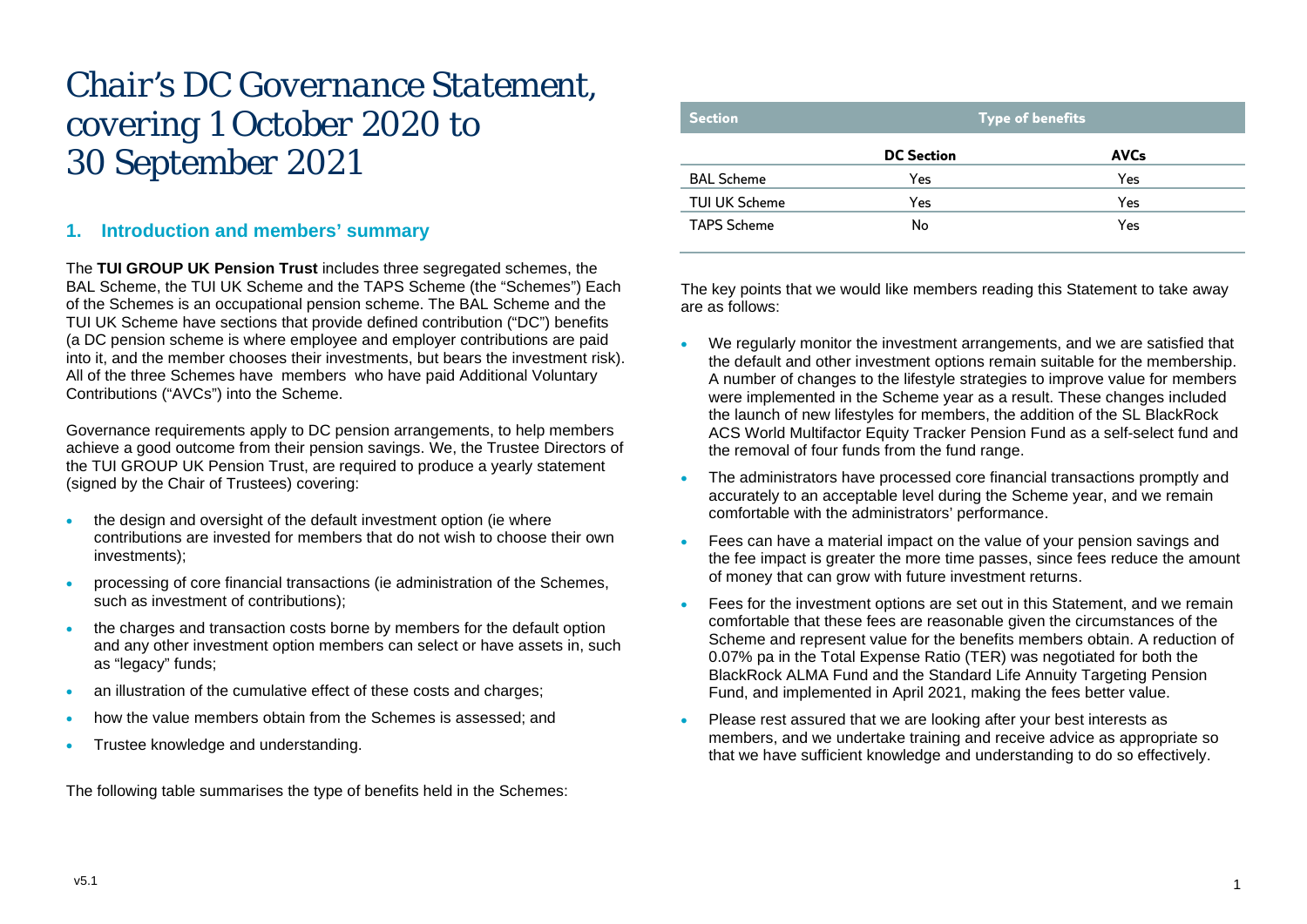# **2. Default arrangements**

The Schemes are closed and are not used as a Qualifying Scheme for automatic enrolment purposes.

We have made available a range of investment options for members. Members who do not choose an investment option are placed into the Flexible Income Lifestyle Strategy (the "Default"). We recognise that most members do not make active investment decisions and instead invest in the Default. After taking advice, we decided to make the Default a lifestyle strategy, which means that members' assets are automatically moved between different investment funds as they approach their target retirement date.

The BlackRock Market Advantage Fund ("BMAF") is considered to be an additional default arrangement for governance purposes, and must meet the charge cap restrictions. This is as a result of a bulk transfer of assets without member consent on 24 June 2019, where assets were transitioned into BMAF from the Standard Life Global Absolute Return Strategies Fund.

We are responsible for investment governance, which includes setting and monitoring the investment strategy for the default arrangements.

Details of the objectives and our policies regarding the default arrangements are set out in a document called the 'Statement of Investment Principles' ("SIP"). The Scheme's SIP covering the default arrangement is included in this document.

The aims and objectives of the default arrangement, as stated in the SIP, are as follows:

- Aim for significant long-term real growth while members are further away from retirement.
- Manage down volatility in fund values as members near retirement.
- Target an end point portfolio that is appropriate and consistent with members using their accumulated pot to fund their retirement via flexi-access drawdown.

The Default was not reviewed during the period covered by this Statement. The last review was carried out on 28 November 2019 and discussed at the Trustee meeting on 5 December 2019. We regularly monitor the performance of the Default and will formally review both this and the strategy at least every three years (the next review is intended to take place by Q4 2022 or immediately

following any significant change in investment policy or the Scheme's member profile).

The performance and strategy of the Default were reviewed to ensure that investment returns (after deduction of any charges) have been consistent with the aims and objectives of the Default as stated in the SIP, and to check that it continues to be suitable and appropriate given the Scheme's risk profiles and membership.

We are satisfied that a default strategy targeting drawdown remains appropriate for the Scheme's members. However, as a result of the last review, we agreed some changes to the lifestyle strategy, with the two key changes being:

- Improving expected risk and return profile of the growth phases by reducing the allocation to UK equities from 50%, in favour of multi-factor global equity and a strategic allocation of 15% to emerging markets equity.
- Reducing the level of risk for members approaching retirement by reducing the allocation to equity in favour of an increased allocation to the BlackRock Market Advantage Fund.

The strategy changes were implemented as planned in November 2020.

In addition to triennial strategy reviews we also review the performance of the default arrangements against their objectives on a quarterly basis. This review includes performance analysis to check that the risk and return levels meet expectations. Our reviews over the Scheme year concluded that the default arrangement was performing broadly as expected.

# **3. Requirements for processing core financial transactions**

The processing of core financial transactions is carried out by the administrator of the Schemes , Equiniti, the platform provider, Standard Life, as well as the providers of the Scheme's current AVC arrangements Prudential and Wesleyan and previous AVC arrangements with Utmost.

Core financial transactions include (but are not limited to): the investment of contributions, processing of transfers in and out of a Scheme, transfers of assets between different investments within a Scheme, and payments to members/beneficiaries.

We recognise that delay and error can cause significant issues for members. They can also cause members to lose faith in pension saving, which may in turn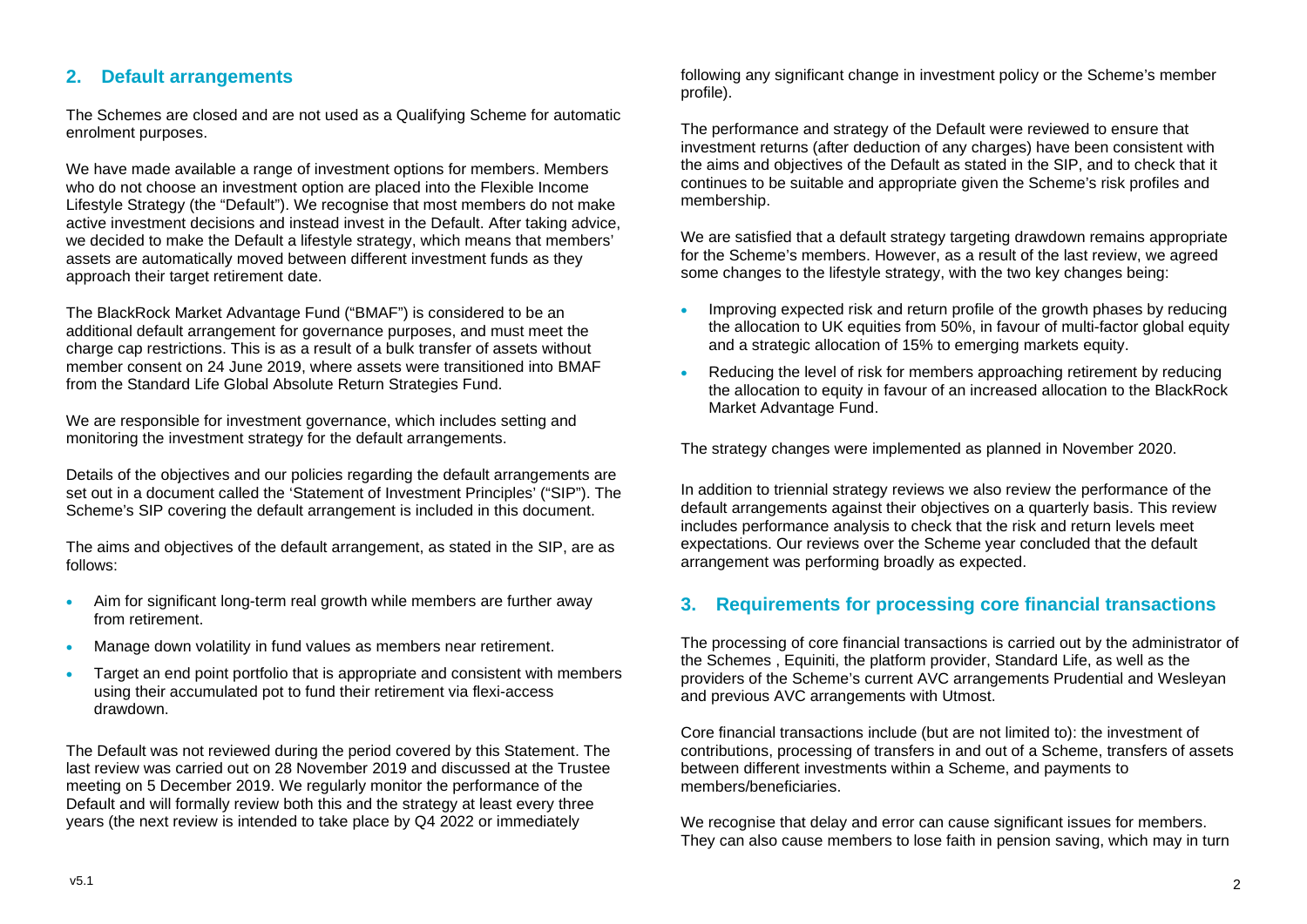reduce their propensity to save and impair future outcomes. We have received assurance from Equiniti and Standard Life that there are adequate internal controls to ensure that core financial transactions for the Schemes are processed promptly and accurately.

The Schemes have a service level agreement ("SLA") in place with the administrators which covers the accuracy and timeliness of all core financial transactions. Further details of the controls and assurances in place for each provider are detailed below.

## **Equiniti**

Equiniti has various administration responsibilities, which are outlined in the services agreement with the Trustee. It deals with all member enquiries, including member disinvestments. Core financial transactions include (but are not limited to): processing of transfers in and out of the Schemes, and payments to members/beneficiaries. With regards to retirement processing, Equiniti is responsible for producing quotations, issuing retirement options to members, dealing with any queries relating to retirement benefits, and arranging settlement/commencement of benefits for members.

We are able to monitor SLAs with Equiniti via monthly and quarterly Administration Reports and a monthly TUI Member Web Statistics Report. Monthly Supplier Performance Meetings between Equiniti and the TUI UK Pension Manager include a review of Equiniti's performance during the previous month (including, but not limited to, service levels). Any issues identified as part of our review process would be raised with the administrators immediately, and steps would be taken to resolve the issues.

There is an SLA in place with Equiniti that covers timescales for addressing key administrative tasks. The SLA timescales range from 2 to 10 days. Equiniti's performance against the SLA over the 12 months to 30 September 2021 has been good, at c.98% (99% for TUI UK and 98% for BAL).

Equiniti is not aware of any material administration issues in relation to core financial transaction processing over the 12 months to 30 September 2021. Any errors or breaches are discussed at the monthly meetings between Equiniti and the TUI UK Pension manager. Overall, we are comfortable with Equiniti's approach to dealing with errors if they were to arise.

## **Standard Life**

Standard Life acts as a platform provider for the DC and AVC Sections in each of the BAL Scheme and the TUI UK Scheme, and the AVC Section of the TAPS

Scheme. It and also provides an online portal where members are able to instruct investment switches.

The key processes adopted by Standard Life to help it meet its service level agreement are outlined in its Pensions Internal Control Statement, which the Trustee has reviewed. This document gives descriptions of the key controls to meet the following control objectives:

- Authorised switches between investment options and changes to investment instructions are processed accurately and in a timely manner (including Lifestyle profiles).
- Transfer values are calculated in accordance with policy provisions and are paid on a timely basis.
- Benefits are provided in accordance with scheme rules, policy provisions, relevant legislation, and individual elections.
- Benefits are calculated on the basis of accurate fund values and are set up and paid on a timely basis.

Having reviewed the descriptions of the controls for these objectives, and with guidance from its advisers, we believe that the controls in place are sufficient.

We receive quarterly reports about Standard Life's performance against and compliance with the SLA. Standard Life's performance against the SLA has been strong, achieving 100% in Q4 2020, 98.6% in Q1 2021, 96.3% in Q2 2021 and 100% in Q3 2021.

#### **Utmost**

Utmost only provided administrative services for a limited period over the Scheme year as all of the Scheme's AVC assets held with Utmost were transferred to the existing Standard Life arrangements in November 2020. Therefore, we took a proportional approach to reviewing Utmost's administrative performance during this period. However, we have received no reports that Utmost failed to meet its service level standards or any related member complaints during that time. In the circumstances, we are satisfied that any core financial transactions relating to the Schemes for which Utmost were responsible were processed promptly and accurately.

## **Prudential and Wesleyan**

Prudential and Wesleyan are responsible for processing the core financial transactions for the AVC assets they hold, and ensuring there are adequate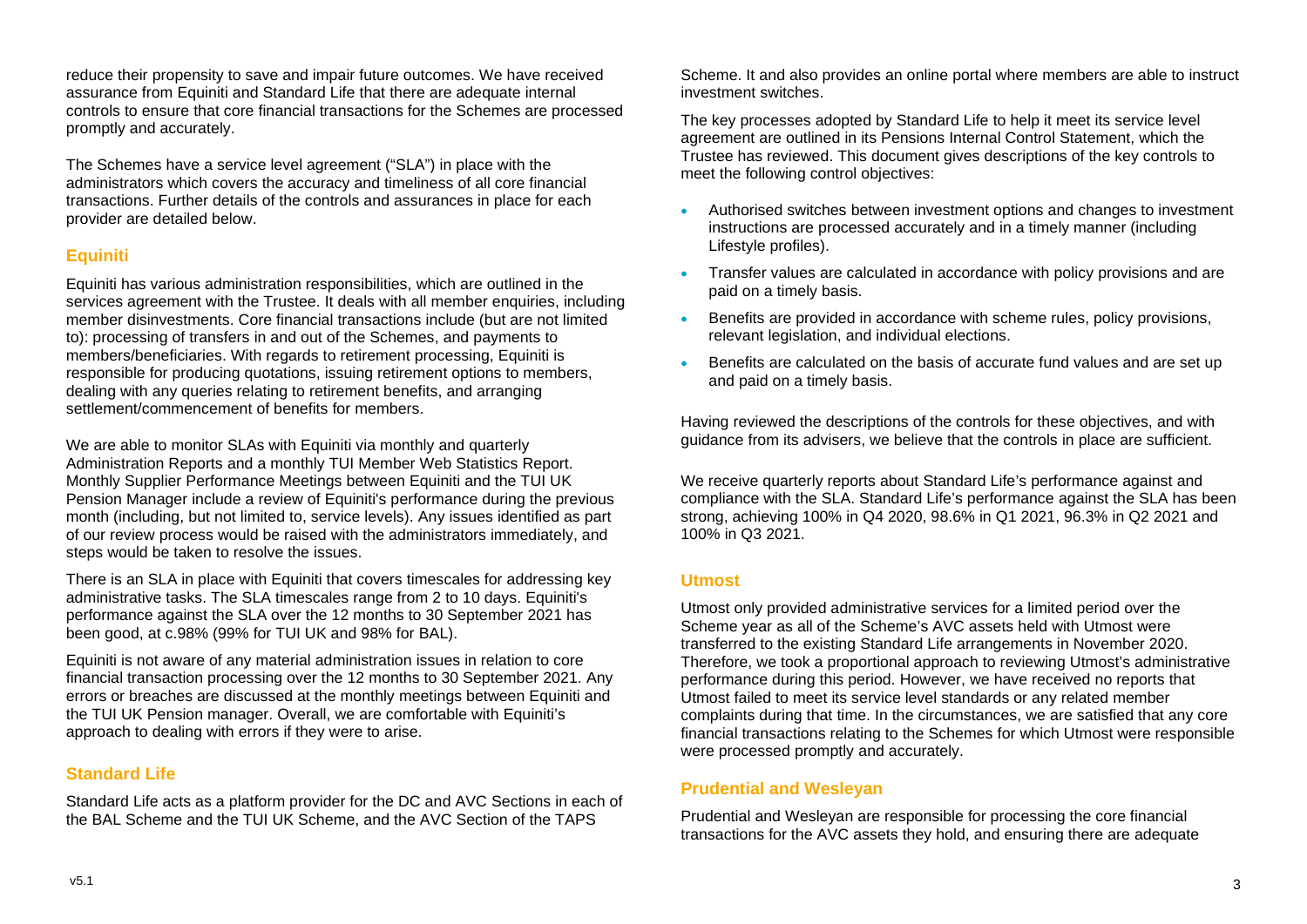internal controls in place so that core financial transactions relating to the Schemes are processed promptly and accurately.

Prudential has adopted the following processes to help meet its service level targets:

- employing a central financial control team separate from the main administration team;
- peer checking and authorisation of payments;
- daily monitoring of bank accounts;
- daily checking and reconciliation of member unit holdings;
- employing a dedicated contribution processing team; and
- reporting of late contributions.

Wesleyan has a service level standard of 7 working days to respond to requests. If the request is a generic enquiry which requires no calculation or alternations, then Wesleyan aims for a turnaround of 3 working days. Wesleyan has stated that they do not record their performance against these SLAs. Wesleyan has adopted the following processes to help meet its service level targets:

- quality checking on a competency-basis for all information, alteration & claim requests;
- regular monitoring of suspense accounts to ensure that any payments received can either be allocated to a particular plan or traced back to the payer if sufficient details haven't been provided;
- for annual statements for members, they have dedicated teams to ensure that the data being reflected within the statements is correct, compliant and up to date; and
- in 2019, Wesleyan migrated all client data from a legacy administration system to a newer administration system. This was to ensure the technology resilience and data quality for the pensions being administered.

Wesleyan has acknowledged there has been material delays in responding to queries such as requests for Chair's Statement information. To resolve this it is increasing training within the Pensions department so answers to queries are more readily available. There have been no other material administration issues, errors or unreasonable delays.

Given that Prudential and Wesleyan are legacy AVC arrangements with a small number of members and assets relative to the overall DC arrangements, we monitor Prudential's and Wesleyan's administrative performance less frequently than we do Equiniti's and Standard Life's performance. However, Prudential and Wesleyan are aware that we expect reporting of any material administration errors in relation to processing core financial transactions. Having received no reports of such errors or any related member complaints, we are satisfied that Prudential and Wesleyan processed Scheme core financial transactions promptly and accurately during the Scheme year.

## **Overall assessment**

Based on our review processes, we are satisfied that over the period covered by this Statement:

- the administrators were operating appropriate procedures, checks and controls, and operating within the agreed SLA;
- there have been no material administration issues in relation to processing core financial transactions; and
- core financial transactions have been processed promptly and accurately to an acceptable level during the Scheme year.

# **4. Member-borne charges and transaction costs**

We are required to set out the on-going charges incurred by members over the period covered by this Statement, which are annual fund management charges plus additional fund expenses, such as custody costs, but excluding transaction costs; this is also known as the total expense ratio (TER). The TER is paid by the members and is reflected in the unit price of the funds.

The stated charges also include a portion of the administration costs. However, in order to maintain lower fees for members, the Company pays a per member per annum amount for BAL Scheme members and for TUI UK Scheme members.

We are also required to separately disclose transaction cost figures. In the context of this Statement, the transaction costs shown are those incurred when the Schemes' fund managers buy and sell assets within investment funds, but are exclusive of any costs incurred when members invest in and switch between funds. The transaction costs are borne by members.

The charges and transaction costs have been supplied by Standard Life who are the investment platform provider for the Schemes. When preparing this section of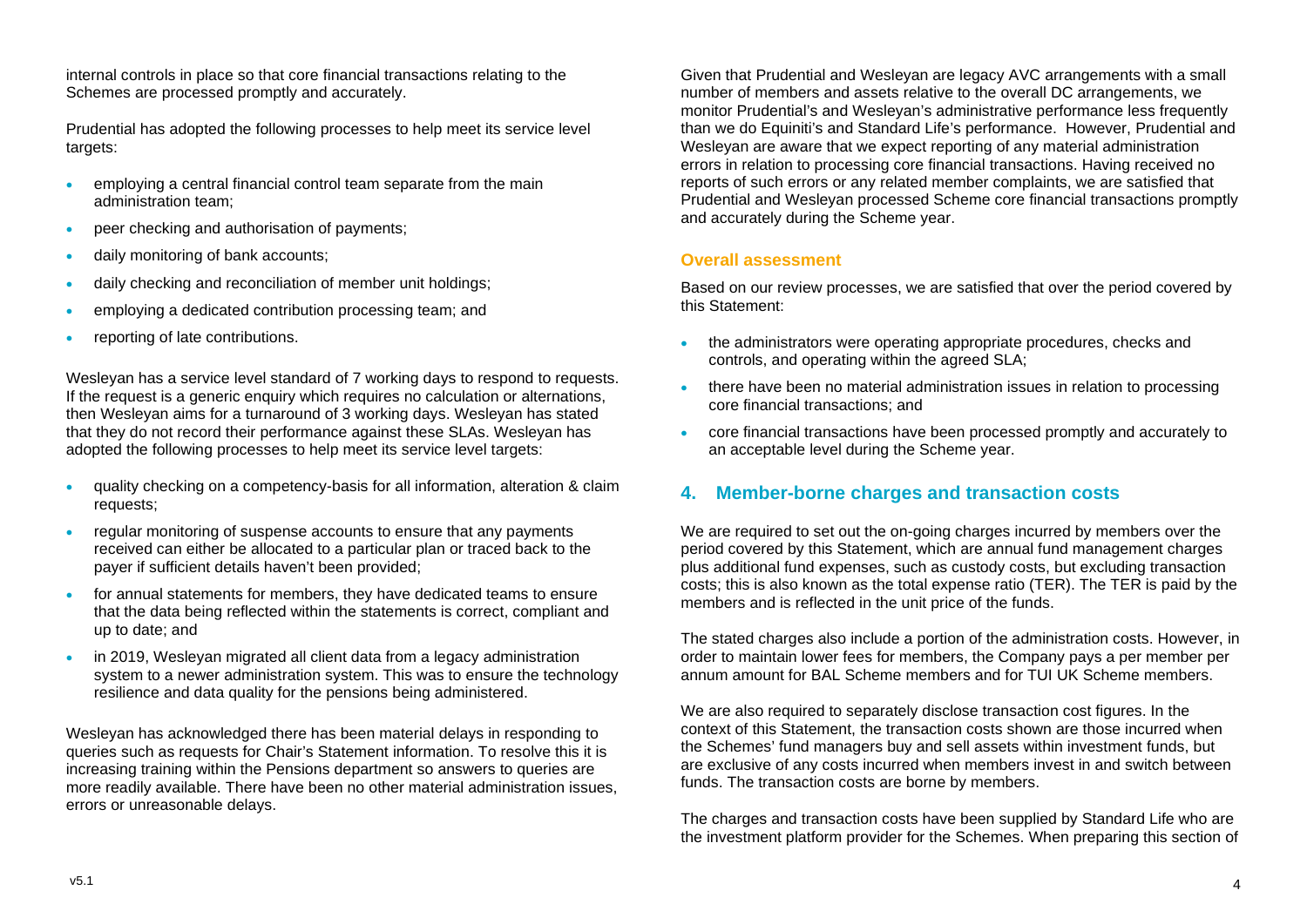the Statement we have taken account of the relevant statutory guidance. Under the prescribed way in which transaction costs have been calculated it is possible for figures to be negative, where market movements are favourable between the time a trade is placed and it is executed. We have shown any negative figures in the tables for the year as provided, but for the costs and charges illustrations we have used zero where a transaction cost is negative to give a more reaslistic projection (ie we would not expect transaction costs to be negative over the long term).

#### **Default arrangement – charges and transaction costs**

The Default arrangement is the Flexible Income Lifestyle Strategy. The Default has been set up as a lifestyle approach, which means that members' assets are automatically moved between different investment funds as they approach their target retirement date. This means that the level of charges and transaction costs will vary depending on how close members are to their target retirement age and in which funds they are invested.

For the period covered by this Statement, annualised charges and transaction costs are set out in the following table. The BMAF is covered in the self-select fund section

**Please note that "Main Schemes" as quoted in all of the tables throughout this Statement also applies to the TUI DB AVCs. The BAL DB AVCs have different TERs so are shown in a separate column.**

#### **Default option (Flexible Income Lifestyle Strategy)**

| <b>Years to target retirement date</b> | <b>Main</b><br><b>Schemes</b><br><b>TER (%)</b> | <b>BAL DB</b><br><b>AVCs</b><br><b>TER (%)</b> | <b>Transaction</b><br>$costs (\%)$ |
|----------------------------------------|-------------------------------------------------|------------------------------------------------|------------------------------------|
| 15 or more years to retirement         | 0.22                                            | 0.79                                           | 0.26                               |
| 10 years to retirement                 | 0.35                                            | 0.92                                           | 0.25                               |
| 5 years to retirement                  | 0.49                                            | 1.06                                           | 0.24                               |
| At retirement                          | 0.35                                            | 0.92                                           | 0.22                               |

#### **Non-default lifestyle strategies – charges and transaction costs**

In addition to the default arrangement and a range of self-select funds, members also have the option to invest in two other lifestyles, targeting cash withdrawal

and annuity purchase. The annual charges for these lifestyles during the period covered by this Statement are set out in the tables below.

#### **Lump Sum Lifestyle Strategy**

| <b>Years to target retirement date</b> | <b>Main</b><br><b>Schemes</b><br><b>TER (%)</b> | <b>BAL DB</b><br><b>AVCs TER</b><br>$(\%)$ | <b>Transaction</b><br>$costs (\%)$ |
|----------------------------------------|-------------------------------------------------|--------------------------------------------|------------------------------------|
| 15 or more years to retirement         | 0.22                                            | 0.79                                       | 0.26                               |
| 10 years to retirement                 | 0.35                                            | 0.92                                       | 0.25                               |
| 5 years to retirement                  | 0.49                                            | 1.06                                       | 0.24                               |
| At retirement                          | 0.17                                            | 0.74                                       | 0.11                               |

#### **Annuity Lifestyle Strategy**

| <b>Years to target retirement date</b> | <b>Main</b><br><b>Schemes</b><br><b>TER (%)</b> | <b>BAL DB</b><br><b>AVCs TER</b><br>$(\%)$ | <b>Transaction</b><br>$costs$ $%$ |
|----------------------------------------|-------------------------------------------------|--------------------------------------------|-----------------------------------|
| 15 or more years to retirement         | 0.22                                            | 0.79                                       | 0.26                              |
| 10 years to retirement                 | 0.35                                            | 0.92                                       | 0.25                              |
| 5 years to retirement                  | 0.49                                            | 1.06                                       | 0.24                              |
| At retirement                          | 0.21                                            | 0.78                                       | 0.04                              |

The Diversified Growth Annuity Lifestyle Strategy, Passive Equity Cash Lifestyle Strategy, and Active Equity Annuity Lifestyle Strategy were removed as part of the strategy review changes in November 2020. The three lifestyles outlined below were removed as part of the strategy changes in November 2020. The TER and Transaction costs are over the year to 30 September 2020, as this is the closest date available to disinvestment.

#### **Diversified Growth Annuity Lifestyle Strategy**

| <b>Years to target retirement date</b> | <b>Main</b><br><b>Schemes</b><br><b>TER (%)</b> | <b>BAL DB</b><br><b>AVCs TER</b><br>(%) | <b>Transaction</b><br>$costs (\%)$ |
|----------------------------------------|-------------------------------------------------|-----------------------------------------|------------------------------------|
| 15 or more years to retirement         | 0.57                                            | 1.14                                    | 0.12                               |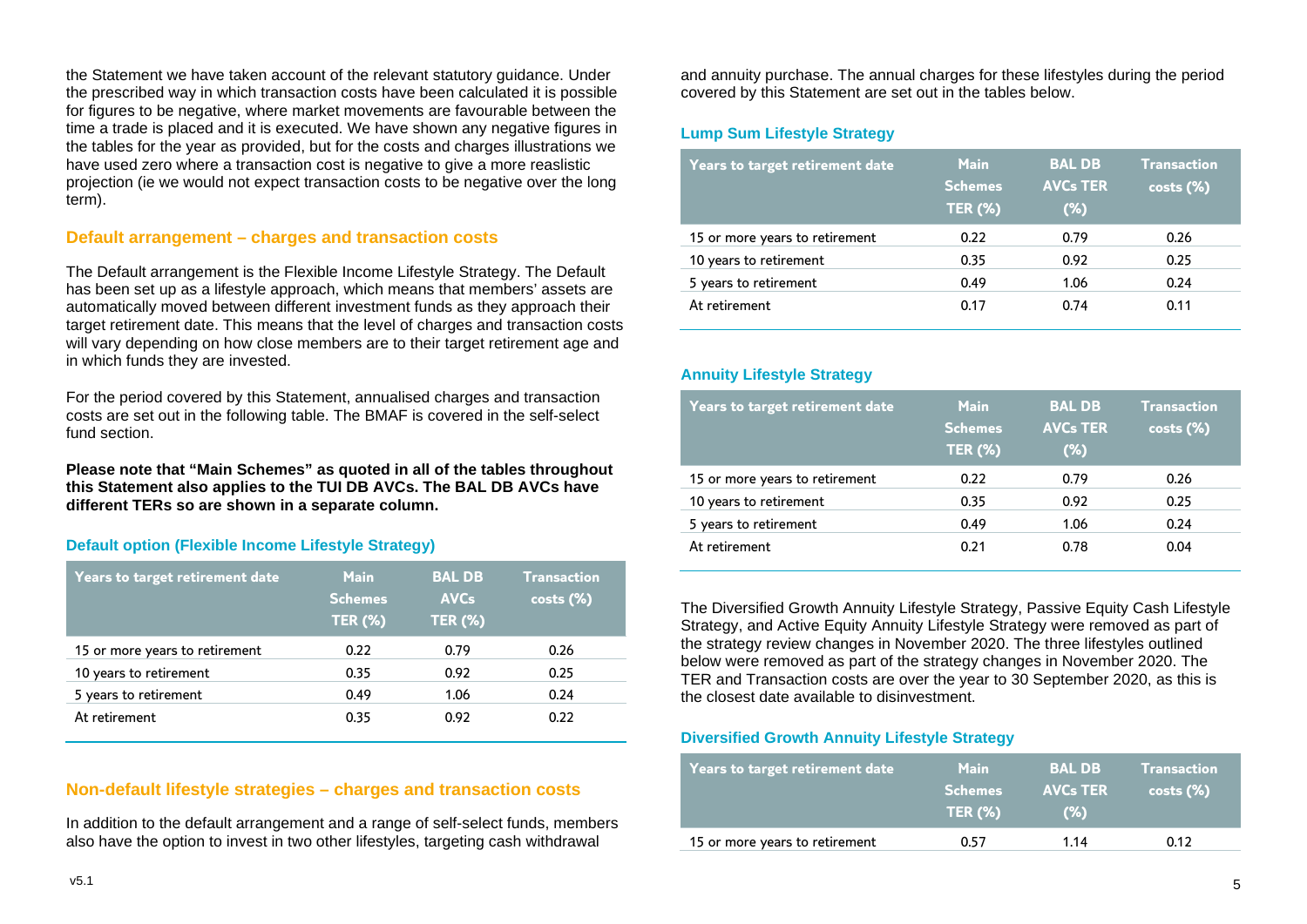| <b>Years to target retirement date</b> | <b>Main</b><br><b>Schemes</b><br><b>TER (%)</b> | <b>BAL DB</b><br><b>AVCs TER</b><br>$(\%)$ | <b>Transaction</b><br>$costs (\%)$ |
|----------------------------------------|-------------------------------------------------|--------------------------------------------|------------------------------------|
| 10 years to retirement                 | 0.57                                            | 1.14                                       | 0.12                               |
| 5 years to retirement                  | 0.43                                            | 1.00                                       | 0.12                               |
| At retirement                          | 0.27                                            | 0.84                                       | 0.10                               |

# **Passive Equity Cash Lifestyle Strategy**

| Years to target retirement date | <b>Main</b><br><b>Schemes</b><br><b>TER (%)</b> | <b>BAL DB</b><br><b>AVCs TER</b><br>$(\%)$ | <b>Transaction</b><br>$costs (\%)$ |
|---------------------------------|-------------------------------------------------|--------------------------------------------|------------------------------------|
| 15 or more years to retirement  | 0.15                                            | 0.72                                       | 0.15                               |
| 10 years to retirement          | 0.36                                            | 0.93                                       | 0.14                               |
| 5 years to retirement           | 0.57                                            | 1.14                                       | 0.12                               |
| At retirement                   | 0.19                                            | 0.76                                       | 0.07                               |

## **Active Equity Annuity Lifestyle Strategy**

| <b>Years to target retirement date</b> | <b>Main</b><br><b>Schemes</b><br><b>TER (%)</b> | <b>BAL DB</b><br><b>AVCs TER</b><br>$(\%)$ | <b>Transaction</b><br>$costs (\%)$ |
|----------------------------------------|-------------------------------------------------|--------------------------------------------|------------------------------------|
| 15 or more years to retirement         | 0.74                                            | 1.31                                       | 0.00                               |
| 10 years to retirement                 | 0.74                                            | 1.31                                       | 0.00                               |
| 5 years to retirement                  | 0.52                                            | 1.09                                       | 0.06                               |
| At retirement                          | 0.27                                            | 0.84                                       | 0.10                               |

# **Self-select fund range – charges and transaction costs**

The level of charges for each self-select fund (including those used in the Default) and the transaction costs over the period covered by this Statement are set out in the following table. The underlying funds used within the Default are shown in **bold**.

| <b>Fund</b>                                                                                                                  | <b>Main Schemes</b><br><b>TER (%)</b> | <b>BAL DB</b><br><b>AVCs TER</b><br>$(*)$ | <b>Transaction</b><br>costs (%) |
|------------------------------------------------------------------------------------------------------------------------------|---------------------------------------|-------------------------------------------|---------------------------------|
| <b>Passive (index-tracking)</b><br><b>SL BlackRock ACS World</b><br><b>Multifactor Equity Tracker</b><br><b>Pension Fund</b> | 0.25                                  | 0.82                                      | 0.39                            |
| SL 50:50 Global Equity<br>(BlackRock) Pension Fund*                                                                          | 0.15                                  | 0.72                                      | 0.15                            |
| <b>SL Vanguard UK Inflation</b><br><b>Linked Gilt Index Pension</b><br><b>Fund</b>                                           | 0.15                                  | 0.72                                      | 0.22                            |
| <b>SL iShares North American</b><br>Equity Index Pension Fund                                                                | 0.14                                  | 0.71                                      | 0.03                            |
| <b>SL iShares UK Equity</b><br><b>Tracker Pension Fund</b>                                                                   | 0.14                                  | 0.71                                      | 0.22                            |
| <b>SL iShares Corporate Bond</b><br><b>Index Pension Fund</b>                                                                | 0.15                                  | 0.72                                      | 0.18                            |
| SL Vanguard ESG Developed<br>World All Cap Equity Index<br><b>Pension Fund</b>                                               | 0.15                                  | 0.72                                      | 0.12                            |
| <b>SL iShares Emerging</b><br><b>Markets Equity Index</b><br><b>Pension Fund</b>                                             | 0.33                                  | 0.90                                      | 0.31                            |
| SL iShares Pacific ex Japan<br><b>Equity Index Pension Fund</b>                                                              | 0.17                                  | 0.74                                      | 0.31                            |
| <b>Standard Life World Ex UK</b><br><b>Equity (BlackRock) Pension</b><br><b>Fund</b>                                         | 0.15                                  | 0.72                                      | 0.10                            |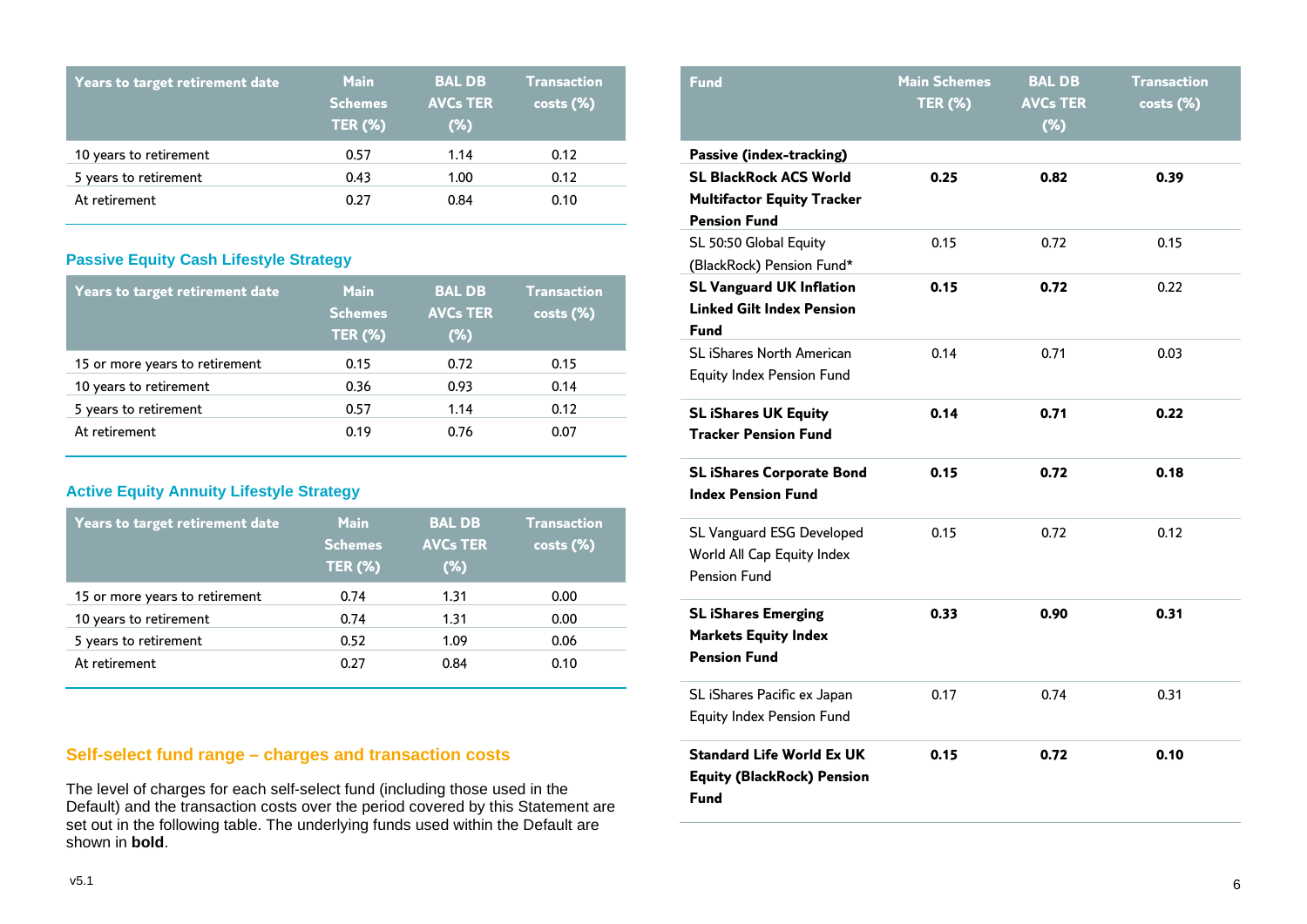| <b>SL HSBC Islamic Global</b><br><b>Equity Index Pension Fund</b>              | 0.43 | 1.00 | 0.03 |
|--------------------------------------------------------------------------------|------|------|------|
| <b>SL iShares Continental</b><br>European Equity Index<br>Pension Fund         | 0.15 | 0.72 | 0.09 |
| SL iShares Japan Equity<br><b>Index Pension Fund</b>                           | 0.14 | 0.71 | 0.05 |
| <b>Standard Life Annuity</b><br><b>Targeting Pension Fund</b>                  | 0.22 | 0.79 | 0.04 |
| <b>Active</b>                                                                  |      |      |      |
| <b>Standard Life At Retirement</b><br>(Multi Asset Universal)<br>Pension Fund* | 0.31 | 0.88 | 0.21 |
| <b>SL BlackRock Market</b><br><b>Advantage Pension Fund</b>                    | 0.49 | 1.06 | 0.24 |
| <b>Standard Life UK Equity</b><br>Select Pension Fund*                         | 0.69 | 1.26 | 0.07 |
| Standard Life Deposit and<br><b>Treasury Pension Fund</b>                      | 0.19 | 0.76 | 0.05 |
| <b>Standard Life Property</b><br>Pension Fund                                  | 0.31 | 0.88 | 0.18 |
| SL BlackRock SF Systematic<br>Global Equity Pension Fund*                      | 0.74 | 1.31 | 0.00 |

\* This fund was removed as part of the strategy changes which were implemented in November 2020. As such, we have used the TER and transaction cost over the year to 30 September 2020 as this was the closest date available to disinvestment.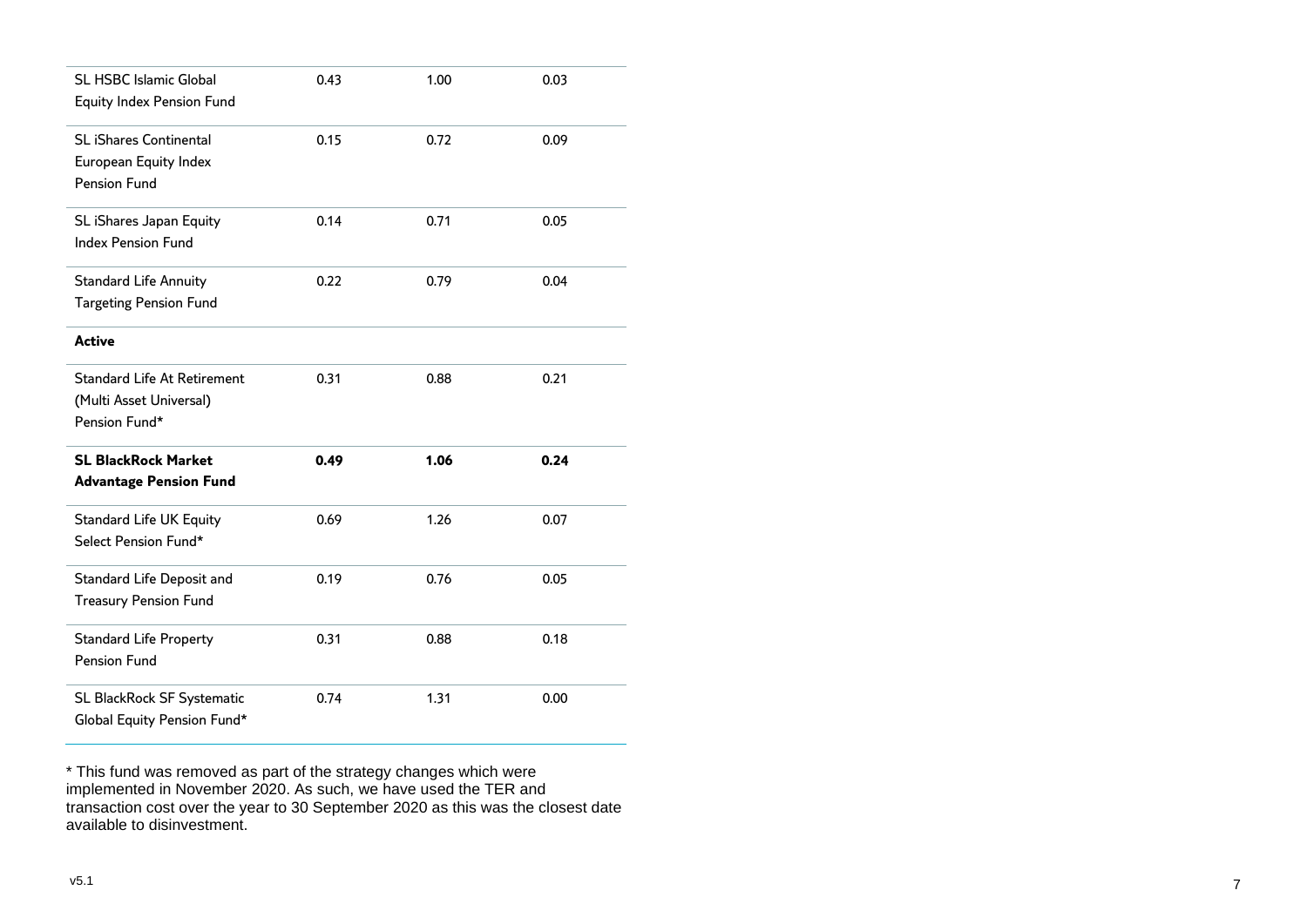# **AVC funds – charges and transaction costs**

Some members of the Scheme's defined benefit Sections have made Additional Voluntary Contributions (AVCs) to policies held with a number of different providers. Our advisers have contacted the AVC providers to request the charges and transaction costs for inclusion in this Statement.

At the time of writing, Prudential have only been able to provide transaction costs as at 31 March 2021 and Wesleyan has not provided any transaction costs information. The Trustee's advisers have repeatedly chased, and will continue to chase for inclusion in the next statement. We have used information as at 30 September 2020 for Utmost as this is the date closest to disinvestment.

AVC fund charges and transaction costs are shown in the following table.

| <b>Fund</b>                                                         | <b>TER (%)</b> | <b>Transaction</b><br>$\overline{\textsf{costs}~(\%)}$ |
|---------------------------------------------------------------------|----------------|--------------------------------------------------------|
| <b>Standard Life</b>                                                |                |                                                        |
| Standard Life At Retirement (Multi Asset<br>Universal) Pension Fund | 0.66           | 0.17                                                   |
| <b>Pension Millennium With Profits Fund</b>                         | n/a            | 0.18                                                   |
| Pension Millennium With Profits 2006<br>Fund                        | n/a            | 0.18                                                   |
| Standard Life Managed Pension Fund                                  | 0.64           | 0.14                                                   |
| SL ASI UK Smaller Companies Pension<br>Fund                         | 1.12           | 0.02                                                   |
| Standard Life Asia Pacific ex Japan Equity<br>Pension               | 0.74           | 0.11                                                   |
| Standard Life Stock Exchange Pension<br>Fund                        | 0.64           | 0.10                                                   |
| Pension With Profits One Fund                                       | n/a            | 0.18                                                   |
| Standard Life North American Equity<br>Pension Fund                 | 0.63           | 0.20                                                   |
| Standard Life European Equity Pension<br>Fund                       | 0.64           | 0.05                                                   |
| Standard Life FTSE Tracker Pension Fund                             | 0.63           | 0.04                                                   |
| Standard Life UK Equity Pension Fund<br>Utmost*                     | 0.63           | 0.46                                                   |

| Fund                      | <b>TER (%)</b> | <b>Transaction</b><br>costs (%) |
|---------------------------|----------------|---------------------------------|
| Utmost Secure Cash Fund   | 0.50           | 0.00                            |
| Utmost Money Market Fund  | 0.50           | 0.00                            |
| Wesleyan***               |                |                                 |
| Deposit Fund              | 1.00           | n/a                             |
| Managed Fund              | 1.00           | n/a                             |
| <b>With-Profits Fund</b>  | $0.90 - 1.00$  | n/a                             |
| <b>Prudential</b>         |                |                                 |
| With-Profits Cash Fund    | n/a            | $0.13***$                       |
| Other Prudential funds*** | n/a            | n/a                             |

\*Utmost as at 30 September 2020, the closest available date to when Utmost assets were disinvested (which was in November 2020).

\*\*Prudential as at 31 March 2021 (latest available at time of writing).

\*\*\*Wesleyan has not provided any transaction costs information. The Trustee's advisers have repeatedly chased, and will continue to chase for inclusion in the next statement. \*\*\*\*Information on full member holdings has been requested from Prudential but has yet to be provided. Our advisors have repeatedly chased and Prudential have acknowledged the

severe delays and have stated they are working through a recovery plan aiming to bring service levels back to normal.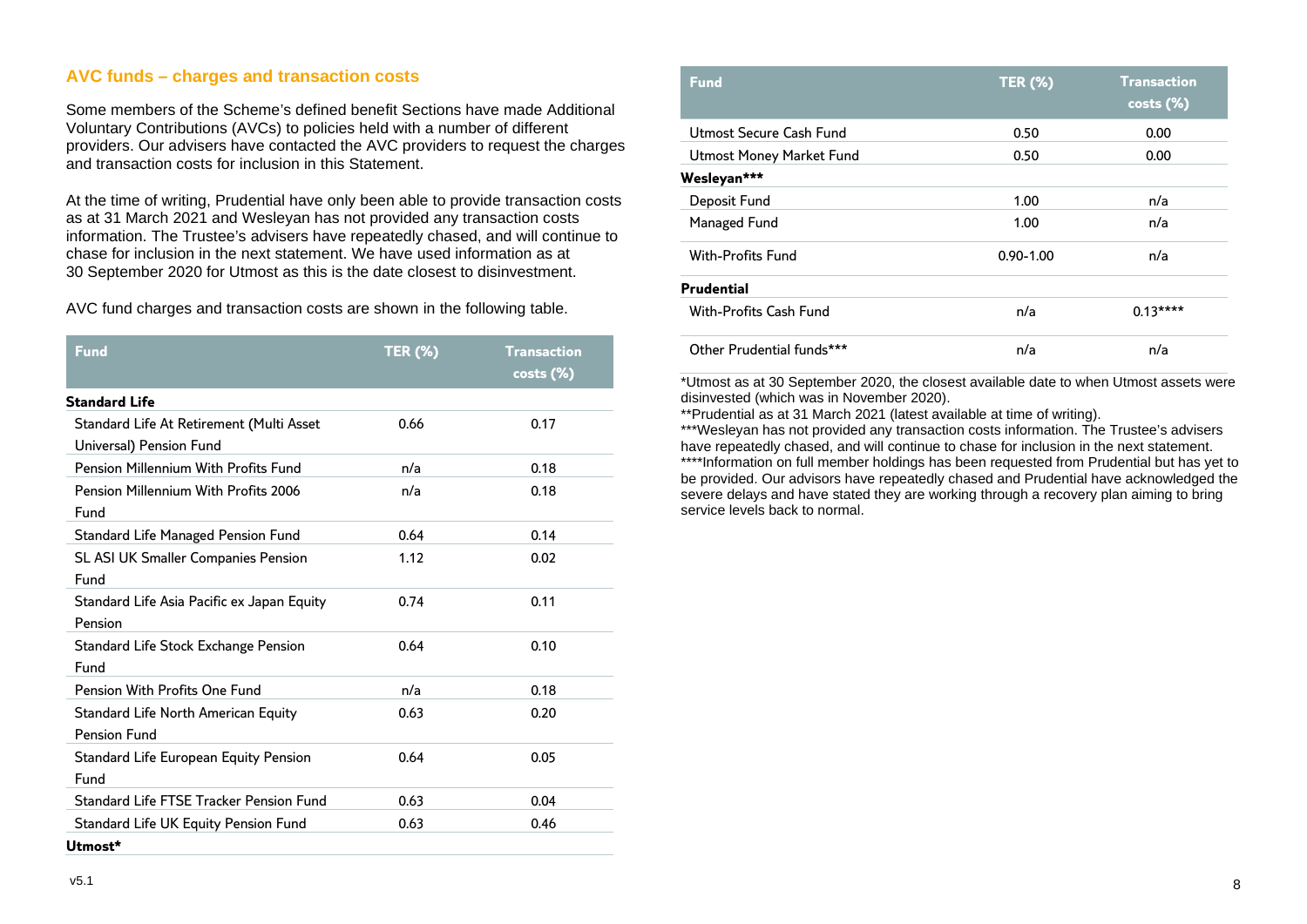#### **Illustration of charges and transaction costs**

The following table sets out an illustration of the impact of charges and transaction costs on the projection of an example member's pension savings. In preparing this illustration, we had regard to the relevant statutory guidance .

- The "before costs" figures represent the savings projection assuming an investment return with no deduction of member borne charges or transaction costs. The "after costs" figures represent the savings projection using the same assumed investment return but after deducting member borne charges and an allowance for transaction costs.
- The transaction cost figures used in the illustration are those provided by the managers over the past three years where available, subject to a floor of zero (so the illustration does not assume a negative cost over the long term). We have used the average annualised transaction costs over the past three years as this is the longest period over which figures were available, and should be more indicative of longer -term costs compared to only using figures over the Scheme year.
- The illustration is shown for the Default (the Flexible Income Lifestyle Strategy ) since this is the arrangement with the most members invested in it, the BMAF as it is considered to be an additional default arrangement for governance purposes, as well as four funds from the Scheme's current self select fund range. The four self-select funds shown in the illustration are:
	- the fund with the highest before costs expected return this is the SL BlackRock Emerging Markets Equity Tracker Pension Fund
	- the fund with the lowest before costs expected return this is the SL Vanguard UK Inflation Linked Gilt Index Pension Fund
	- the fund with highest annual member borne costs this is the SL BlackRock Market Advantage Pension Fund (this is also an additional default arrangement)
	- the fund with lowest annual member borne costs this is the SL iShares North American Equity Index Pension Fund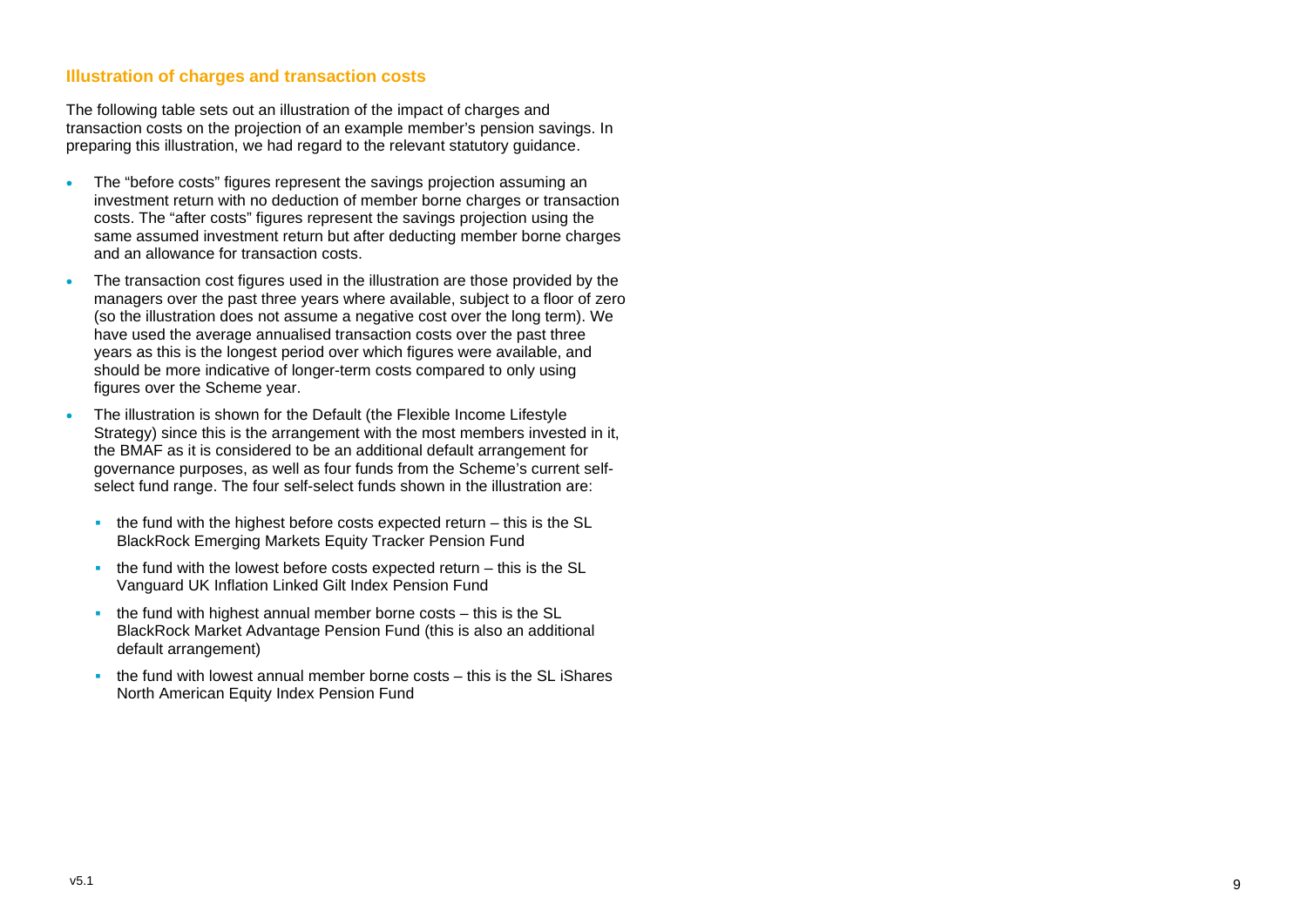|              | <b>Default option</b> |              | <b>SL iShares Emerging Markets</b><br><b>Equity Index Pension Fund</b><br>(highest returns) |              | <b>SL Vanquard UK Inflation Linked</b><br><b>Gilt Index Pension Fund (lowest</b><br>returns) |              | <b>SL BlackRock Market Advantage</b><br><b>Pension Fund (highest cost and</b><br>additional default) |              | <b>SL iShares North American Equity</b><br><b>Index Pension Fund (lowest cost)</b> |              |
|--------------|-----------------------|--------------|---------------------------------------------------------------------------------------------|--------------|----------------------------------------------------------------------------------------------|--------------|------------------------------------------------------------------------------------------------------|--------------|------------------------------------------------------------------------------------|--------------|
| <b>Years</b> | <b>Before</b>         | <b>After</b> | <b>Before</b>                                                                               | <b>After</b> | <b>Before</b>                                                                                | <b>After</b> | <b>Before</b>                                                                                        | <b>After</b> | <b>Before</b>                                                                      | <b>After</b> |
| invested     | <b>costs</b>          | <b>costs</b> | <b>costs</b>                                                                                | <b>costs</b> | <b>costs</b>                                                                                 | <b>costs</b> | <b>costs</b>                                                                                         | <b>costs</b> | <b>costs</b>                                                                       | <b>costs</b> |
|              | £31,200               | £31,100      | £31,200                                                                                     | £31,100      | £29,400                                                                                      | £29,300      | £30,200                                                                                              | £30,000      | £31,200                                                                            | £31,200      |
| 3            | £33,700               | £33,400      | £33,700                                                                                     | £33,300      | £28,200                                                                                      | £27,900      | £30,500                                                                                              | £29,900      | £33,700                                                                            | £33,600      |
| 5            | £36,500               | £35,900      | £36,500                                                                                     | £35,700      | £27,100                                                                                      | £26,600      | £30,800                                                                                              | £29,800      | £36,500                                                                            | £36,200      |
| 10           | £44,400               | £42,900      | £44,400                                                                                     | £42,500      | £24,500                                                                                      | £23,600      | £31,500                                                                                              | £29,600      | £44,400                                                                            | £43,700      |
| 15           | £54,000               | £51,300      | £54,000                                                                                     | £50,600      | £22,200                                                                                      | £20,900      | £32,300                                                                                              | £29,400      | £54,000                                                                            | £52,800      |
| 20           | £65,700               | £61,400      | £65,700                                                                                     | £60,200      | £20,000                                                                                      | £18,500      | £33,100                                                                                              | £29,200      | £65,700                                                                            | £63,800      |
| 25           | £80,000               | £73,400      | £80,000                                                                                     | £71,700      | £18,100                                                                                      | £16,400      | £34,000                                                                                              | £29,000      | £80,000                                                                            | £77,000      |
| 30           | £92,500               | £83,100      | £97,300                                                                                     | £85,400      | £16,400                                                                                      | £14,500      | £34,800                                                                                              | £28,800      | £97,300                                                                            | £93,000      |
| 35           | £98,200               | £85,700      | £118,400                                                                                    | £101,600     | £14,800                                                                                      | £12,900      | £35,700                                                                                              | £28,600      | £118,400                                                                           | £112,300     |
| 40           | £98,300               | £83,400      | £144,000                                                                                    | £121,000     | £13,400                                                                                      | £11,400      | £36,600                                                                                              | £28,400      | £144,000                                                                           | £135,700     |

## *Projected pension pot in today's money*

#### **Notes**

- Values shown are estimates and are not guaranteed. The illustration does not indicate the likely variance and volatility in the possible outcomes from each fund. The numbers shown in the illustration are rounded to the nearest £100 for simplicity.
- Projected pension pot values are shown in today's terms, and do not need to be reduced further for the effect of future inflation.
- Inflation is assumed to be 2.5% pa.
- The starting pot size used is £30,000. This is the approximate average (median) pot size for active members aged 40 years and younger (rather than using a whole membership average, we have taken this approach to give a more realistic 40-year projection).
- The projection is for 40 years, being the approximate duration that the youngest scheme member has until they reach the scheme's Normal Pension Age.
- As the Schemes are closed and all members are deferred, there are no contributions.
- The projected annual returns used are as follows:
	- Default option: 4.0% above inflation for the initial years, gradually reducing to a return expected to be broadly similar to inflation at the ending point of the lifestyle.
	- SL BlackRock Emerging Markets Equity Tracker Pension Fund: 4.0% above inflation
	- **SL Vanguard UK Inflation Linked Gilt Index Pension Fund: 2.0%** below inflation
	- SL BlackRock Market Advantage Pension Fund: 0.5% above inflation
	- SL iShares North American Equity Index Pension Fund: 4.0% above inflation
- No allowance for active management outperformance has been made.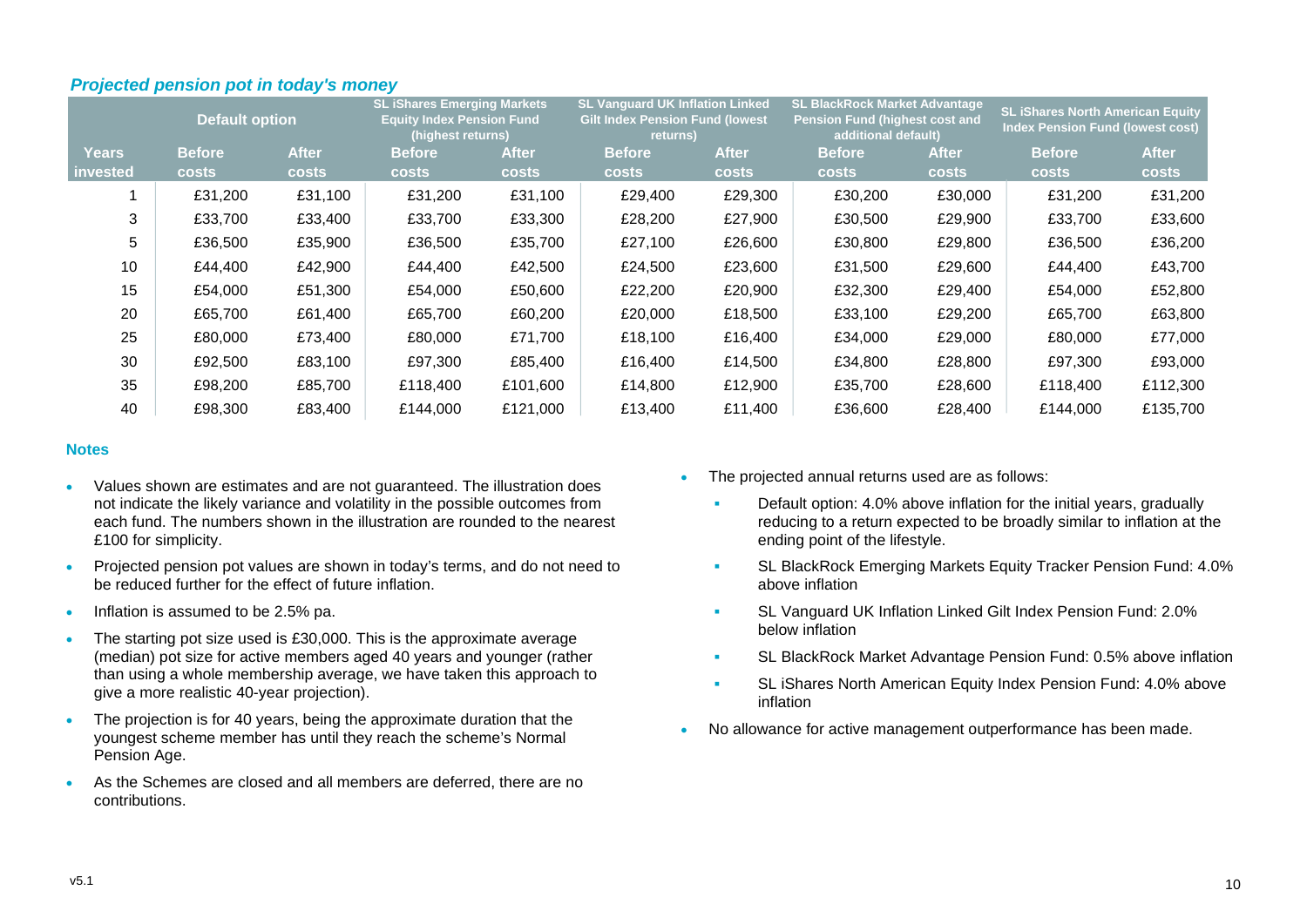# **5. Value for members assessment**

We are required to assess every year the extent to which member borne charges and transaction costs represent good value for members and to explain that assessment. There is no legal definition of 'good value' which means that determining this is subjective. Our general policy in relation to value for member considerations is set out below.

We review all member-borne charges (including transaction costs where available) annually, with the aim of ensuring that members are obtaining value for money given the circumstances of the Schemes. The date of the last review was 24 November 2021. We note that value for money does not necessarily mean the lowest fee, and the overall quality of the service received has also been considered in this assessment.

Our investment advisers have confirmed that overall the fees appear reasonable when compared to other schemes of a similar size, with the majority being broadly in line with the median. A reduction of 0.07% pa in the TER for both the BlackRock ALMA Fund and the Standard Life Annuity Targeting Pension Fund was negotiated during the Scheme Year and this was implemented in April 2021, making the fees better value.

Our assessment included a review of the performance of the Schemes' investment funds (after all charges and transaction costs) in the context of their investment objectives. The returns on the investment funds members can choose during the period covered by this statement have been consistent with their stated investment objectives. All of the passive funds have tracked their respective benchmarks within acceptable limits. We are comfortable with the performance of the fund range.

In carrying out the assessment, we also consider the other benefits members receive from the Schemes, which include:

- our oversight and governance, including ensuring the Schemes are compliant with relevant legislation, and holding regular meetings to monitor the Schemes and address any material issues that may impact members;
- the design of the default arrangements and how this reflects the interests of the membership as a whole;
- the range of investment options and strategies;
- the quality of communications delivered to members:
- the quality of support services, such as the Scheme website where members can access fund information online; and
- the efficiency of administration processes and the extent to which the administrator met or exceeded its service level standards.

As detailed in the earlier section covering the processing of core financial transactions, we are comfortable with the quality and efficiency of the administration processes.

We believe that the transaction costs provide value for members as the ability to transact forms an integral part of the investment approaches, and expect this to lead to greater investment returns net of costs over time.

Overall, we believe that members of the Scheme are receiving good value for money for the charges and costs that they incur, for the reasons set out in this section.

# **6. Trustee knowledge and understanding**

We are required to maintain appropriate levels of knowledge and understanding to run the Schemes effectively. We have measures in place to comply with the legal and regulatory requirements regarding knowledge and understanding of relevant matters, including investment, pension and trust law. Details of how the knowledge and understanding requirements have been met during the period covered by this Statement are set out below.

With the help of our advisers, we regularly consider training requirements to identify any knowledge gaps. Our investment advisers proactively raise any changes in governance requirements and other relevant matters as they become aware of them. Our advisers typically deliver training on such matters at Trustee meetings if they were material.

Additionally, we receive quarterly updates on topical pension issues from our investment and legal advisers. The training during the Scheme Year has continued to be focused on regulatory guidance associated with managing member services in the context of the COVID pandemic and has also considered some of the new legal requirements associated with the Pension Schemes Act 2021, including the new transfer conditions and employer reporting obligations.

We are required to pass the Pensions Regulator's Trustee Toolkit within six months of joining the Board. We are also required to attain the PMI Award in Pension Trusteeship. All new joiners have a training session with the Pensions Manager, legal adviser, Investment Adviser and Scheme Actuary on joining. All